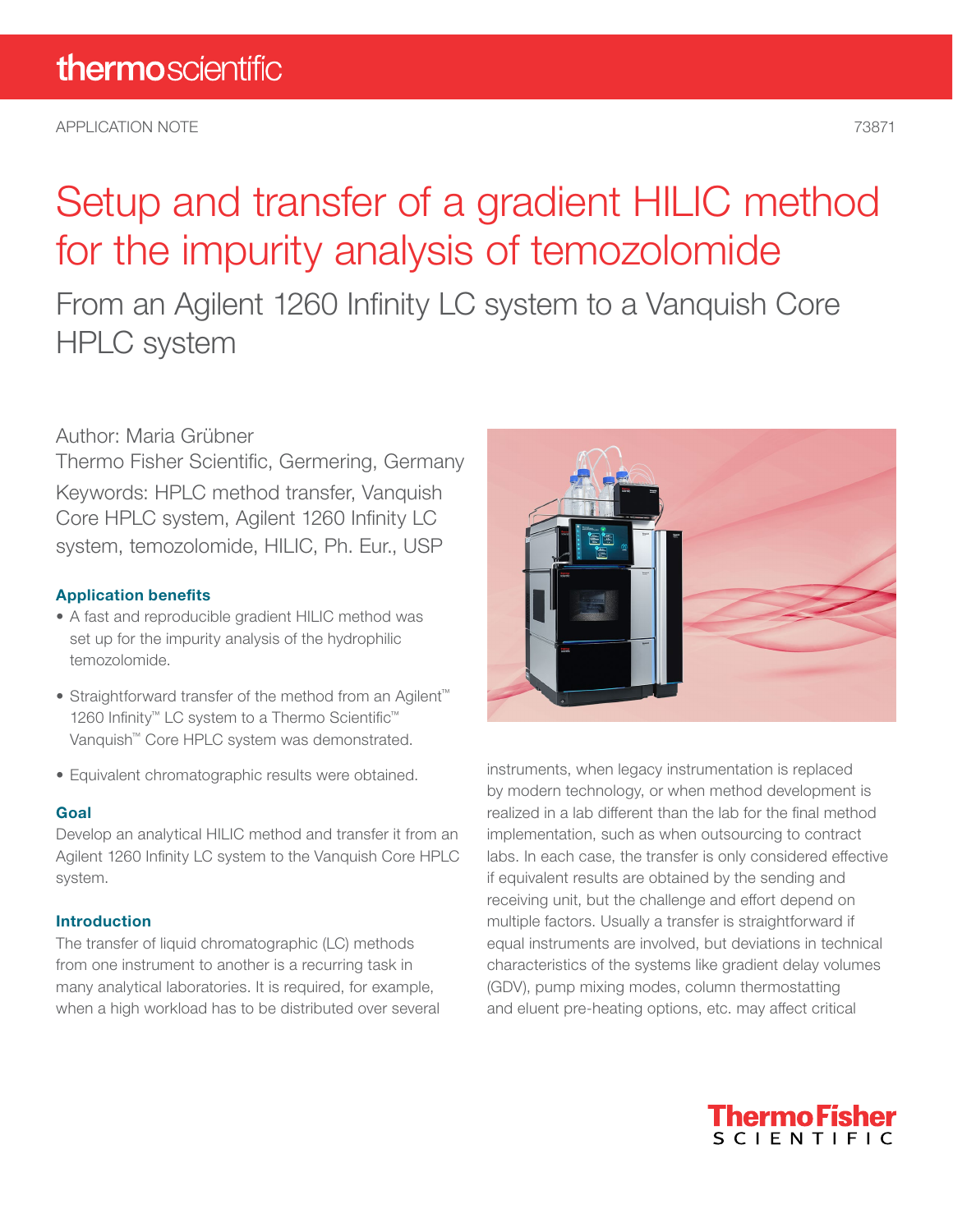results like peak resolution or retention times.<sup>1</sup> In that, the complexity of the transfer job depends on the requirements of the chromatographer to the analytical outcome and the defined limits of acceptable deviations from the originating system. Usually very limited modifications of method parameters are acceptable during a transfer to prevent the need of a time-consuming revalidation. Hardware and software features of the Vanquish Core HPLC system are designed to assist in transferring LC methods while adhering to regulatory guidelines.<sup>2,3</sup>

Reversed-phase (RP) is the most common LC technique and it is widely used in pharmaceutical small molecule analyses. The majority of pharmacopeial LC methods rely on RP separations. However, hydrophilic interaction liquid chromatography (HILIC) is gaining more and more interest due to its polar retentivity. As very polar molecules are poorly retained by RP or only under special conditions like tedious chemical derivatization of analytes or ion-pairing reagents in the mobile phase, HILIC consolidates in its role as a powerful alternative technique. One example is the hydrophilic temozolomide: an alkylating cytostatic drug used in the chemotherapy of brain tumor patients. The chromatographic method for the impurity analysis of temozolomide provided by the monographs<sup>4,5</sup> of the European and the United States Pharmacopeia (Ph. Eur. and USP) specifies a C18 stationary phase and a highly aqueous mobile phase with the ion-pairing reagent hexanesulfonate to separate the active pharmaceutical ingredient (API) and four related impurities. In the current work, an alternative HILIC method was set up and was transferred from an Agilent 1260 Infinity LC (1260 Infinity) system to a Vanquish Core HPLC system.

#### **Experimental**

#### Instrumentation

Instruments listed below were used in the current study.

#### Reagents and materials

- Deionized water, 18.2 MΩ·cm resistivity or higher
- Fisher Chemical™ Optima™ Acetonitrile LC/MS grade [\(P/N A955-212\)](https://www.fishersci.ca/shop/products/acetonitrile-optima-lc-ms-fisher-chemical-5/a955212)
- Fisher Chemical™ Optima™ Ammonium acetate (NH,Ac) LC/MS grade [\(P/N A114-50\)](https://www.fishersci.com/shop/products/ammonium-acetate-optima-lc-ms-fisher-chemical/A11450)
- Fisher Chemical™ Optima™ Acetic acid glacial [\(P/N A465-250\)](https://www.fishersci.com/shop/products/acetic-acid-glacial-optima-fisher-chemical-3/A465250)
- Fisher Chemical™ Hydrochloric acid 37% [\(P/N H/1200/PB08\)](https://www.fishersci.co.uk/shop/products/hydrochloric-acid-37-certified-ar-analysis-d-1-18-2/10053023)
- Ph. Eur. reference standard: Temozolomide CRS batch 1, catalog code Y00018276
- Ph. Eur. reference standard: Temozolomide for peak identification CRS batch 1, catalog code Y0001960<sup>6</sup>

#### Sample preparation

- Sample I: 5 mg of the reference standard temozolomide CRS were dissolved in 5 mL acetonitrile.
- Sample II: 3 mL of sample I were mixed with 3 mL of a 10.3 g/L aqueous hydrochloric acid solution. The mixture was heated in a boiling water bath for 1 hour in order to generate the impurities A, B, and E by forced degradation.
- Sample III: 1 mg of the reference standard temozolomide for peak identification CRS was dissolved in 1 mL acetonitrile. The standard contains the API temozolomide and low amount of impurity D.
- Sample IV: 450 µL of sample III were spiked with 15 µL of sample II to generate a sample of high API and low impurity concentration.

|                    | <b>Agilent 1260 Infinity Quaternary</b>                                  | <b>Vanguish Core Quaternary</b>                                                     |
|--------------------|--------------------------------------------------------------------------|-------------------------------------------------------------------------------------|
| System base        |                                                                          | System Base Vanguish Core (P/N VC-S01-A-02)                                         |
| Pump               | Quaternary pump (G1311B)                                                 | Quaternary Pump C (P/N VC-P20-A-01)                                                 |
| Sampler            | High Performance Autosampler (G1367E) with thermostat<br>module (G1330B) | Split Sampler CT (P/N VC-A12-A-02)                                                  |
| Column compartment | TCC with 6 µL heat exchanger (G1316A)                                    | Column Compartment C (P/N VC-C10-A-03)                                              |
| Detector           | Variable Wavelength Detector (G1314F)                                    | Variable Wavelength Detector C (P/N VC-D40-A-01)                                    |
| Flow cell          | Standard (10 mm, 14 µL, G1314-60186)                                     | Standard (10 mm, 11 µL P/N 6077.0250)                                               |
| System accessories |                                                                          | Method Transfer Kit Vanquish (P/N 6036.2100) Strong<br>Solvent Loop (P/N 6036.2200) |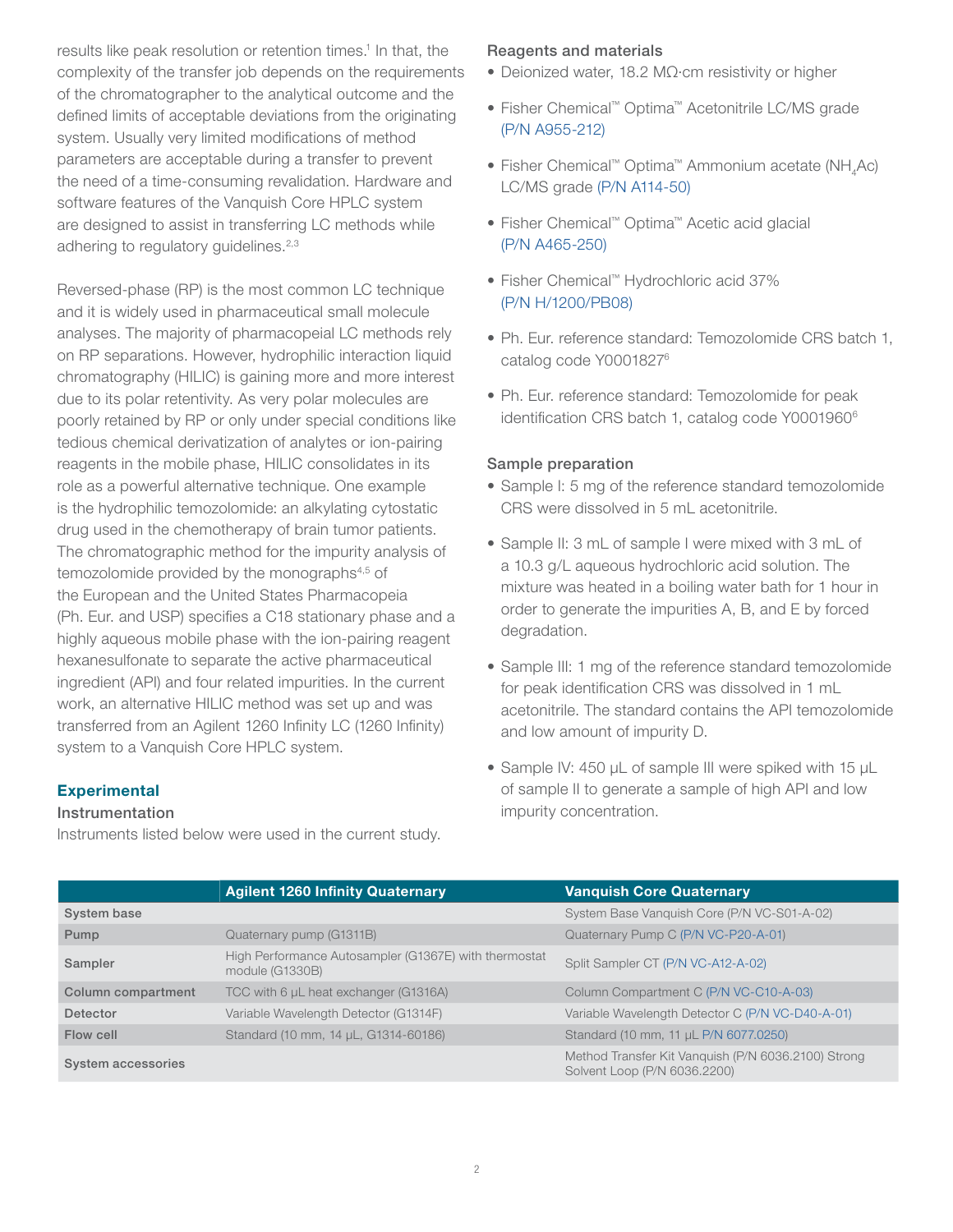#### HPLC conditions

| <b>Parameter</b>        | Value                                                                                                       |
|-------------------------|-------------------------------------------------------------------------------------------------------------|
| Column                  | Thermo Scientific™ Syncronis™ HILIC,<br>$4.6 \times 100$ mm, 3 µm, 175 Å<br>(P/N 97503-104630)              |
| Mobile phases           | A: 20 mM NH <sub>4</sub> Ac pH 5.1 in water<br>B: 20 mM NH Ac pH 5.1 in water/<br>acetonitrile (10/90; v/v) |
| Flow rate               | 1 $mL/min$                                                                                                  |
| Gradient                | $0.0$ min – 100% B<br>5.0 min $-44\%$ B<br>6.0 min $-44\%$ B<br>6.1 min - 100% B<br>12 min - 100% B         |
| Column temperature      | 30 °C (still air)                                                                                           |
| Autosampler temperature | $10^{\circ}$ C                                                                                              |
| Detection               | 266 nm, 10 Hz, response time 1 s<br>(1260 Infinity) / 0.5 s (Vanguish Core)                                 |
| Injection volume        | 10 $\mu$ L (5 $\mu$ L for sample II)                                                                        |
| Needle wash             | Ωff                                                                                                         |

Experiments were generally verified by three consecutive **1** injections, except for repeatability data, which was recorded with eight consecutive injections.

#### Data processing and software

Thermo Scientific™ Chromeleon™ Chromatography Data System (CDS) 7.3 was used for data acquisition and analysis.

### Results and discussion

#### Method

The structures of the API temozolomide and the impurities A, B, D, and E, pursuant to the Ph. Eur. Nomenclature,<sup>4</sup> are summarized in Figure 1. The column selected for the separation was a Syncronis HILIC LC column with a proprietary zwitterionic stationary phase.

Figure 2 shows the chromatograms obtained by the described HILIC method with samples II, III, and IV with the 1260 Infinity LC system. In sample II, the majority of the API temozolomide was converted into the three impurities A, B, and E due to the forced degradation procedure in aqueous hydrochloric acid. Impurity D was detected as a small peak in sample III. Good separation of all peaks was ahieved, with a separation of impurities E and D to be expected from the chromatograms. To create a sample IV with all four impurities, sample III was spiked with a small amount of sample II. However, only three impurity peaks A, B, and D were detected with increased area of impurity D (compared to sample III) while no peak of impurity E was observed.



Figure 1. Structures of the API temozolomide and its impurities according to Ph. Eur.4 **1**

These and a few more experiments (data not shown) pointed to the assumption that impurity E transforms into impurity D by a ring opening under the much less acidic conditions in sample IV. No other sample preparation, mobile phase, etc. was found to create all four impurity peaks at the same time. Thus, injection of sample II and III is required for retention time comparison and impurity identification, which is in accordance with the Ph. Eur. procedure4 for peak identification.

The gradient HILIC method was fast with a run time of 12 min and distinctly faster than the isocratic Ph. Eur. RP method, which can easily be around 30 min (specified as 3 times the retention time of temozolomide). As HILIC is commonly known to need long equilibration times, it is worth mentioning here that the equilibration time of 6 min was quite short, corresponding to just 5–6 column volumes. However, recent studies confirmed the validity of the "repeatable partial equilibration" concept in HILIC, proving that stable retention times can be achieved with not fully equilibrated columns.7,8 Constant equilibration time was identified as a prerequisite, as selectivity changes may occur for different equilibration times. The effect is also shown in Figure 3 for the current method with additional equilibration time. As the resolution was impaired and no benefit was visible from longer equilibration times, the final method was kept as short as possible (6 min equilibration time).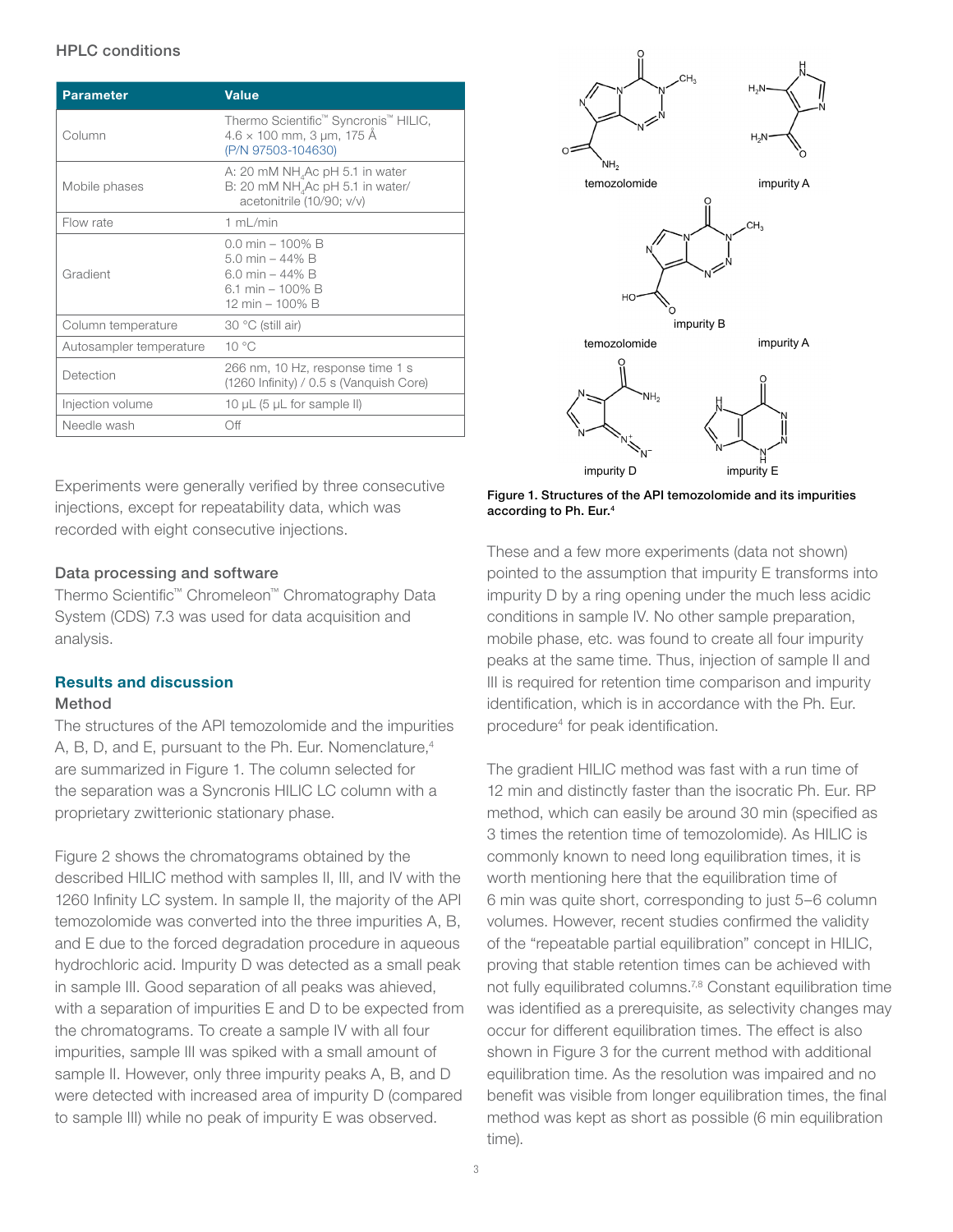



Figure 3. Selectivity changes of the HILIC method dependent on equilibration time (6, 9, and 14 min), shown for sample IV

#### **Transfer**

For best comparability, the transfer of the method from the 1260 Infinity system to the Vanquish Core HPLC system was conducted with the same column, aliquots of the same sample, and the same mobile phase batch to exclude non-instrumental effects on the transfer. Eight repeated injections of sample IV were executed with each system. Figure 4 displays the comparison of the chromatograms obtained with each system.

Very similar chromatograms were generated by the 1260 Infinity and Vanquish Core instruments, implying a very similar chromatographic performance. This can also be seen from Figure 5, which demonstrates a straightforward and successful method transfer. Retention times differed by less than 0.1 min and 3.5% from system to system. Both instruments provided repeatable retention times  $(t<sub>p</sub>)$  and peak areas, expressed in low relative standard deviations (RSD). RSD in  $t_R$  is below 0.08% for each peak and system,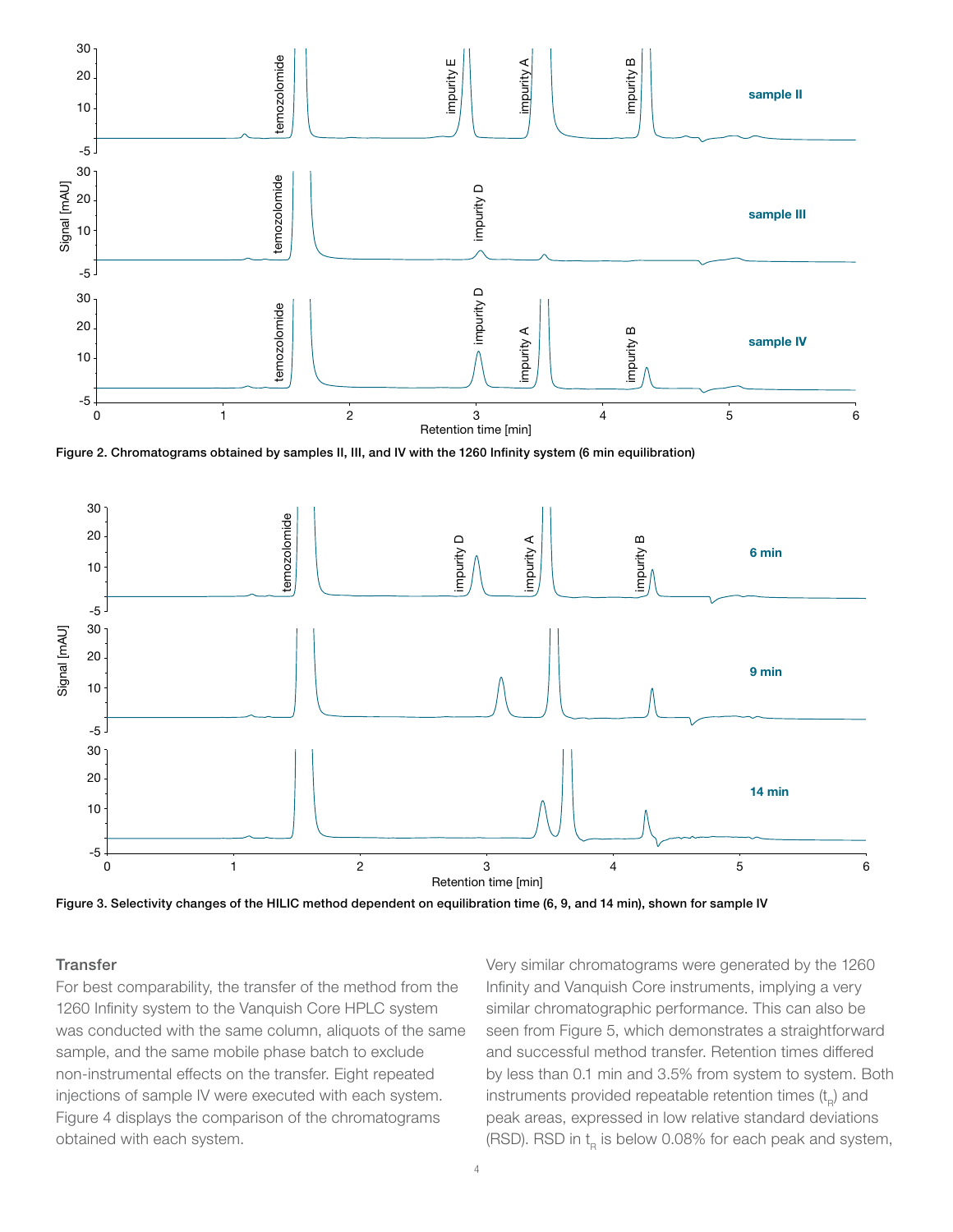

Figure 4. Transfer from 1260 Infinity system to Vanquish Core system





but overall better with the Vanquish Core system, while area RSD is below 0.4% and equivalent with both systems. The peak resolution is increased with the Vanquish Core system due to smaller peak widths (see appendix and Figure 8). The absolute peak areas of the impurities were in excellent accordance, for both systems. Areas of the API peaks differed distinctly, due to a difference in the detector response outside their linear range. The temozolomide

peak considerably exceeded the specified linear range of both detectors (each 2500 mAU) as shown in Figure 6, which is common when APIs are overloaded to ensure the sensitive detection of low abundant impurities. Relative peak areas of impurities, referring to the API area, are affected by the mentioned response difference, and thus their use cannot be recommended when peaks overload detector capacities.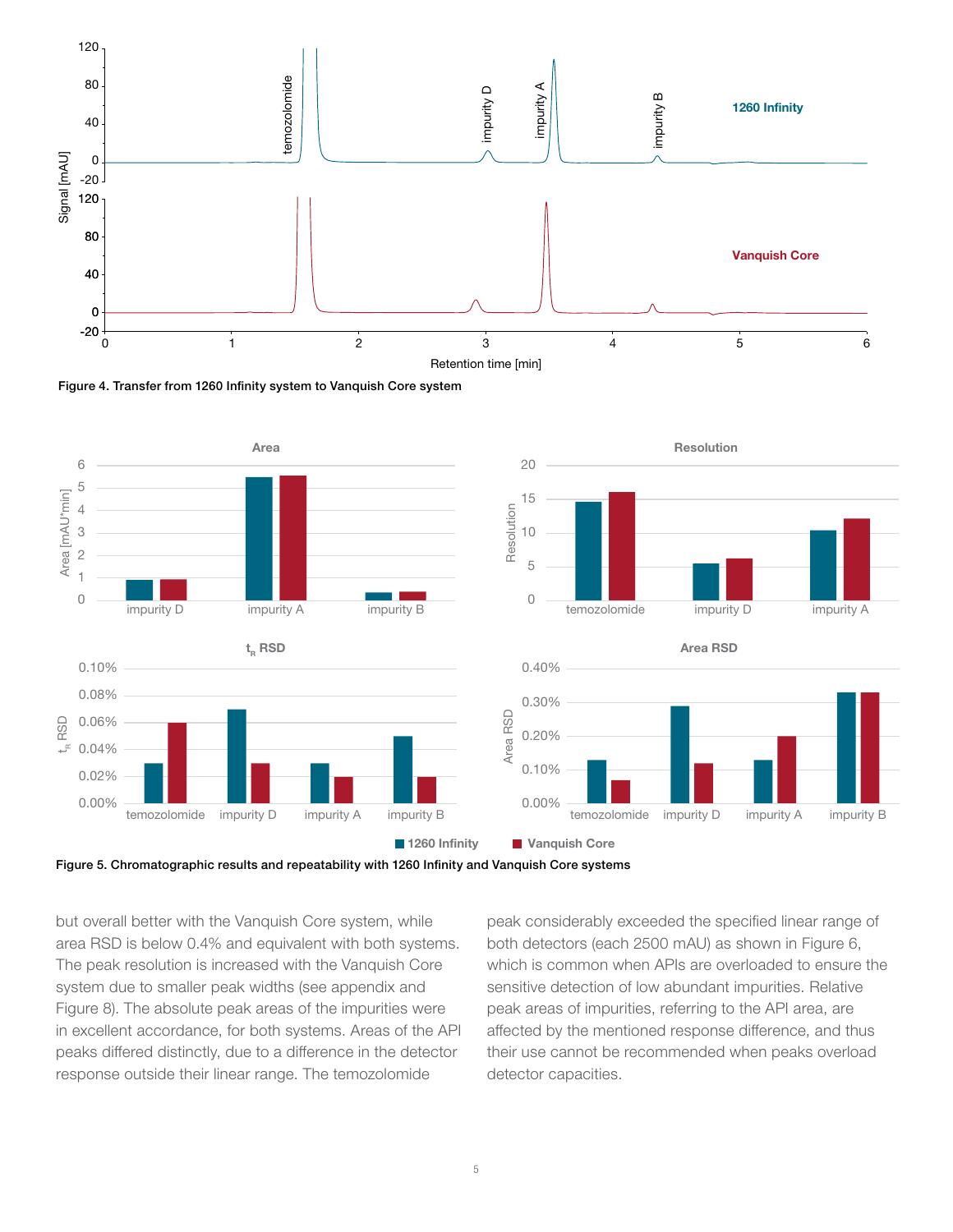

Figure 6. Unzoomed comparison of chromatograms obtained by 1260 Infinity and Vanquish Core instruments. While the temozolomide peak exceeds the linear range of both detectors, the dynamic response of the Vanquish Core VWD was distinctly higher than that of the 1260 Infinity VWD.

#### **Conclusion**

- A gradient HILIC method was set up for the impurity analysis of temozolomide with a run time of 12 min, giving reproducible results by applying the concept of repeatable partial equilibration.
- The transfer of the method from an Agilent 1260 Infinity LC system to a Thermo Scientific Vanquish Core HPLC system was a straightforward implementation, providing equivalent results with slightly more repeatable retention times and narrower peaks with the Vanquish Core system.
- Small offsets of absolute retention times could not be compensated by gradient delay volume adaption due to the effect on the partial equilibration of the column. Instead the root cause was found to be a difference in the extra column volumes of the systems (see Appendix).

#### References

- 1. Paul, C.; Grübner, M. et al. Thermo Scientific White Paper 72711: An instrument parameter guide for successful (U)HPLC method transfer, 2018. [https://assets.](https://assets.thermofisher.com/TFS-Assets/CMD/Reference-Materials/wp-72711-lc-method-transfer-guide-wp72711-en.pdf) [thermofisher.com/TFS-Assets/CMD/Reference-Materials/wp-72711-lc-method](https://assets.thermofisher.com/TFS-Assets/CMD/Reference-Materials/wp-72711-lc-method-transfer-guide-wp72711-en.pdf)[transfer-guide-wp72711-en.pdf](https://assets.thermofisher.com/TFS-Assets/CMD/Reference-Materials/wp-72711-lc-method-transfer-guide-wp72711-en.pdf)
- 2. Grübner, M. Thermo Scientific Application Note 73309: Straightforward transfer of an EP method for impurity analysis of chlorhexidine from an Agilent 1260 Infinity LC to a Vanquish Core HPLC system, 2020. [https://assets.thermofisher.com/TFS-Assets/CMD/](https://assets.thermofisher.com/TFS-Assets/CMD/Application-Notes/an-73309-lc-chlorhexidine-ep-impurity-an73309-en.pdf) [Application-Notes/an-73309-lc-chlorhexidine-ep-impurity-an73309-en.pdf](https://assets.thermofisher.com/TFS-Assets/CMD/Application-Notes/an-73309-lc-chlorhexidine-ep-impurity-an73309-en.pdf)
- 3. Müllner, T.; Franz, H. Thermo Scientific Technical Note 73371: Physical adjustment of gradient delay volume as a tool for successful transfer of HPLC methods, 2020. [https://](https://assets.thermofisher.com/TFS-Assets/CMD/Technical-Notes/tn-73371-lc-gradient-delay-volume-tn73371-en.pdf) [assets.thermofisher.com/TFS-Assets/CMD/Technical-Notes/tn-73371-lc-gradient](https://assets.thermofisher.com/TFS-Assets/CMD/Technical-Notes/tn-73371-lc-gradient-delay-volume-tn73371-en.pdf)[delay-volume-tn73371-en.pdf](https://assets.thermofisher.com/TFS-Assets/CMD/Technical-Notes/tn-73371-lc-gradient-delay-volume-tn73371-en.pdf)
- 4. European Directorate for the Quality of Medicines & HealthCare; European Pharmacopoeia (Ph. Eur.) Online, 10th edition 2018 (10.0), monograph 2780: Temozolomide.
- 5. The United States Pharmacopeial Convention, United States Pharmacopeia USP43-NF38, Temozolomide monograph, 2020.
- 6. European Directorate for the Quality of Medicines & HealthCare; European Pharmacopoeia (Ph. Eur.); 7, Allée Kastner CS 30026, F-67081 Strasbourg (France).
- 7. McCalley, D.V. A study of column equilibration time in hydrophilic interaction chromatography, *J. Chromatogr. A,* 2018, *1554,* 61–70.
- 8. McCalley, D.V.: Managing the column equilibration time in hydrophilic interaction chromatography, *J. Chromatogr. A,* 2020, *1612,* 460655.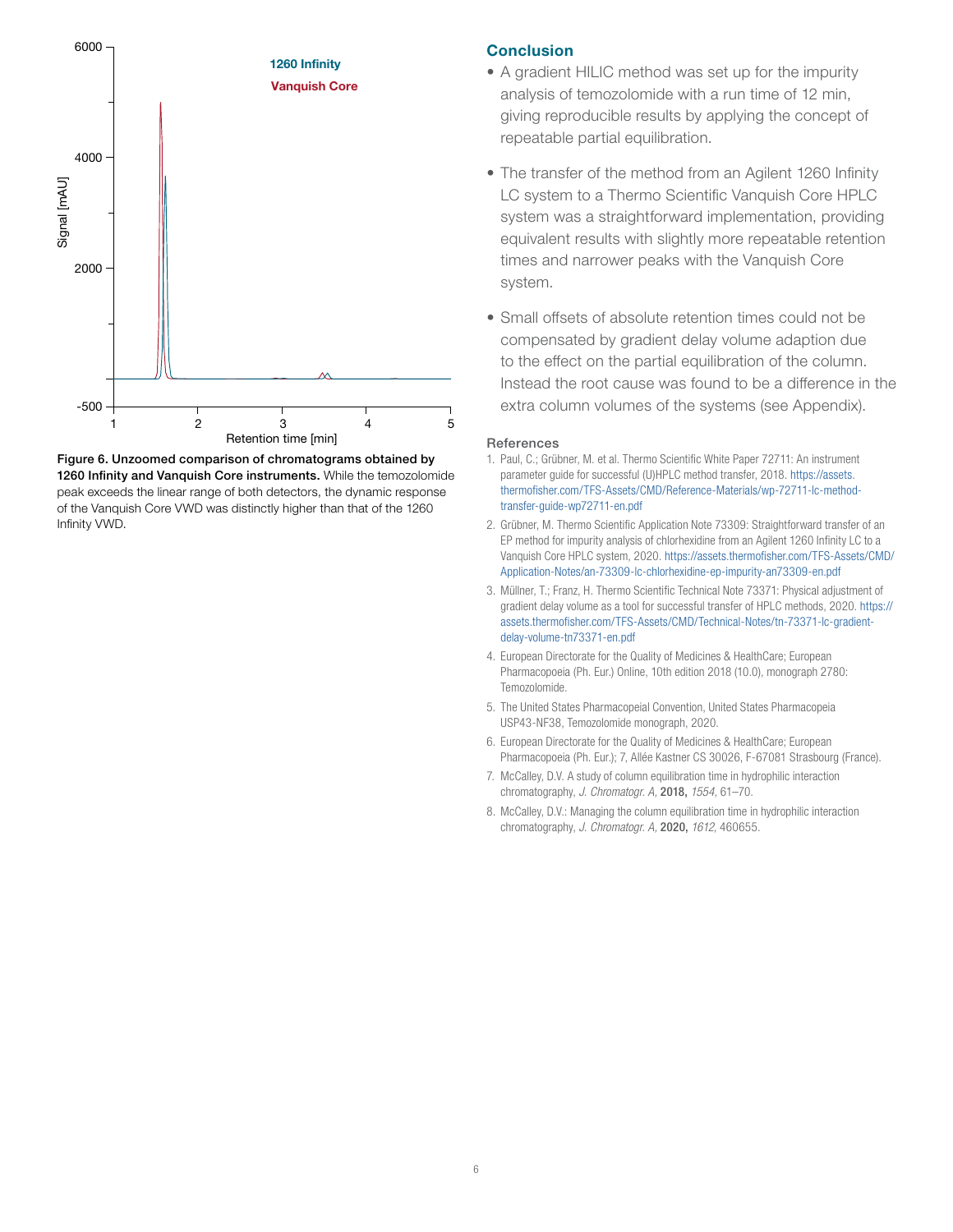#### Appendix: Understanding residual retention time offsets

As mentioned above, the observed  $t_{R}$  deviations between the systems were small and did not compromise the success of the method transfer. A direct overlay is depicted in Figure 7A, showing slightly smaller  $t_{B}$ s for each peak with the Vanquish Core system. Such  $t<sub>p</sub>$  deviations may have several root causes like differences in the gradient delay volume (GDV) of the systems (volume between point of mobile phase mixing and column head), differences in the column thermostatting, differences in the extracolumn volume (ECV, volume between points of injection and detection, excluding the column), or others. If a closer match of  $t_{B}$ s is required, e.g., due to specified transfer limits, compensation of such instrumentational differences must be evaluated.

Usually, the first step is to vary the GDV, which can be easily implemented with the Vanquish Core instrument as it is equipped with a tunable idle volume of the autosamplers' metering device (0–230 µL and can be further increased by the Vanquish Method Transfer Kit to 430 µL).<sup>2,3</sup> However, in the current HILIC application, an increase of the GDV by moving the idle volume from default 25 µL to 100 µL did not result in a compensation of the  $\mathsf{t}_{_{\mathsf{R}}}$  deviations but an unexpected reaction of  $\mathsf{t}_{_{\mathsf{R}}}$ s seen in Figure 7B with earlier elution of impurities D and A instead of later elution. This behavior can be explained by the phenomenon of partial equilibration of the HILIC column observed in the first section (Figure 3). With constant equilibration time but changing GDV, the column is in a slightly different equilibration state at the time of injection, which slightly affects the column selectivity. With much



Figure 7. Overlay of chromatograms obtained by the 1260 Infinity instrument and the Vanquish Core instrument A) in default state (idle volume 25 µL); B) with idle volume set to 100 µL; C) with added ECV by 46 µL loop installed between injector and column. While the GDV adjustment could not compensate the  $t<sub>n</sub>$  offset due to the partial column equilibration, the volume loop resulted in a closer match of ECVs.